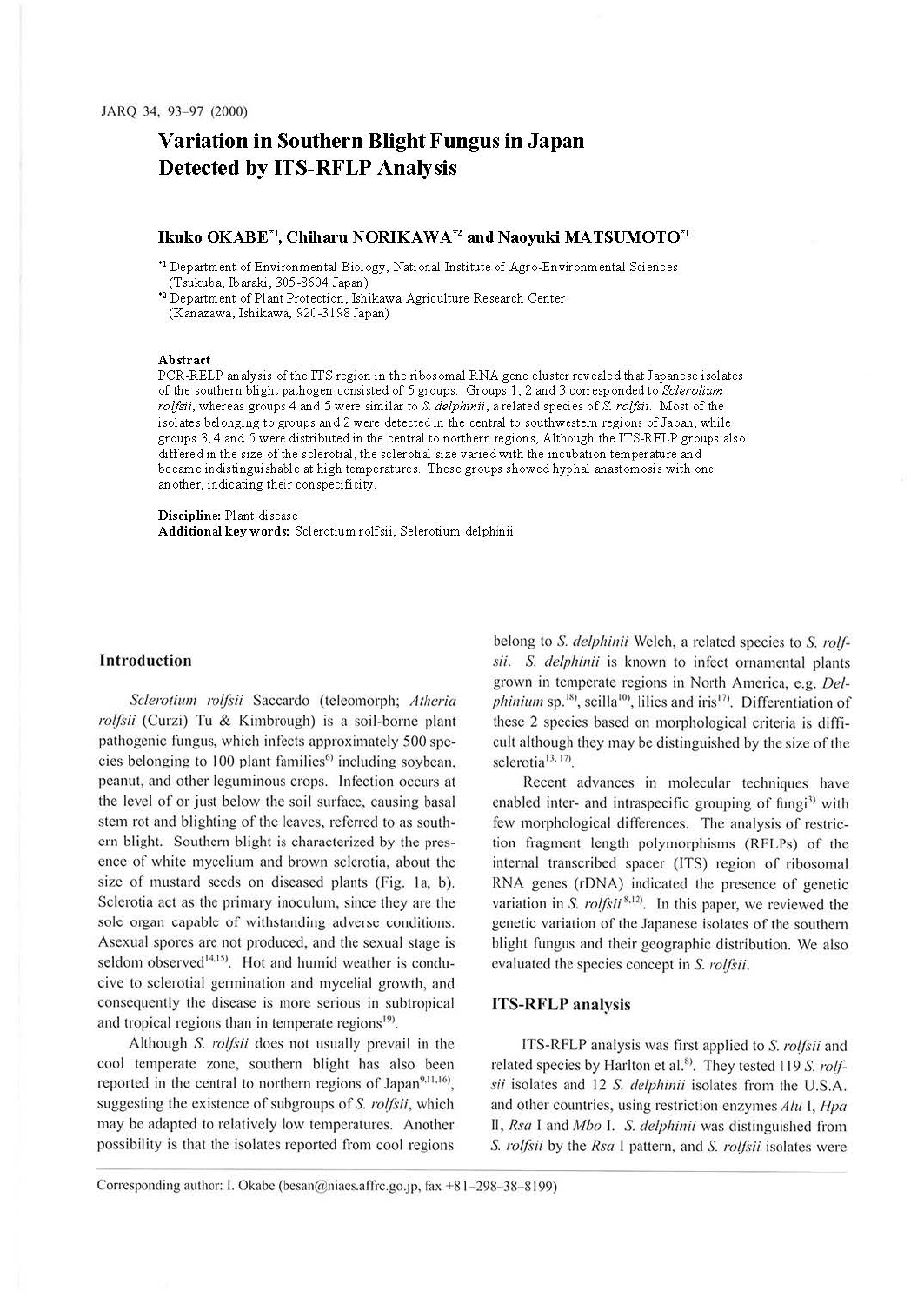

Fig. 1. Mycelia and sclerotia formed on a peanut plant (a) and potato-dextrose agar (b)



Fig. 2. Putative phylogenetic relationships between three *Sclerotium* and three *Athelia* species based on *Alu* **I**, *Hpa II*, *Rsa I*, and *Mbo I* restriction sites of internal transcribed spacer (ITS) region<sup>8)</sup>

classified into 12 groups (I to XII). They also suggested the existence of phylogenetic relationships (Fig. 2).

To determine the geographical variability in the S. *rolfsii*  population, we examined 67 isolates from different hosts and various regions of Japan, and classified them into *5*  ITS-RFLP groups (Figs. 3 and  $4$ )<sup>12)</sup>. Groups 1 and 2 were distributed in the southwestern region of Japan, which is located in the warm temperate zone, and groups 3, 4 and 5 were found in the central to northeastern regions of Japan, which are cool temperate regions. Groups 1 and 3 corresponded to groups II and XI, respectively, and group 4 showed the same pallern as that of S. *delphinii* from the U.S.A. Groups 2 and 5 were newly found, and group 2 was similar to group I, whereas group 5 was close to group 4.

ITS-RFLP analysis indicated that isolates resembling S. *delphinii* were distributed in the central to northern regions in Japan, whereas S. rolfsii occurred in the central to southwestern regions. The boundary was not clear, and they overlapped in the Kanto and Hokuriku areas. All the groups except for group 3 were found in Tokyo, suggesting that trade of seedlings and bulbs had introduced various Sclerotium strains.

### **Growth temperature reaction oflTS-RFLP groups**

The most evident morphological difference between *S. rolfsii* and *S. delphinii* lies in the sclerotial size: *S. del*phinii produces larger sclerotia than *S. rolfsii*<sup>17</sup>. We observed sclerotial formation in several isolates of groups I, 2 and 4 grown on potato dextrose agar (PDA) plates at various temperatures. Group 4 produced larger sclerotia than group I (Fig. 5). However, the size decreased with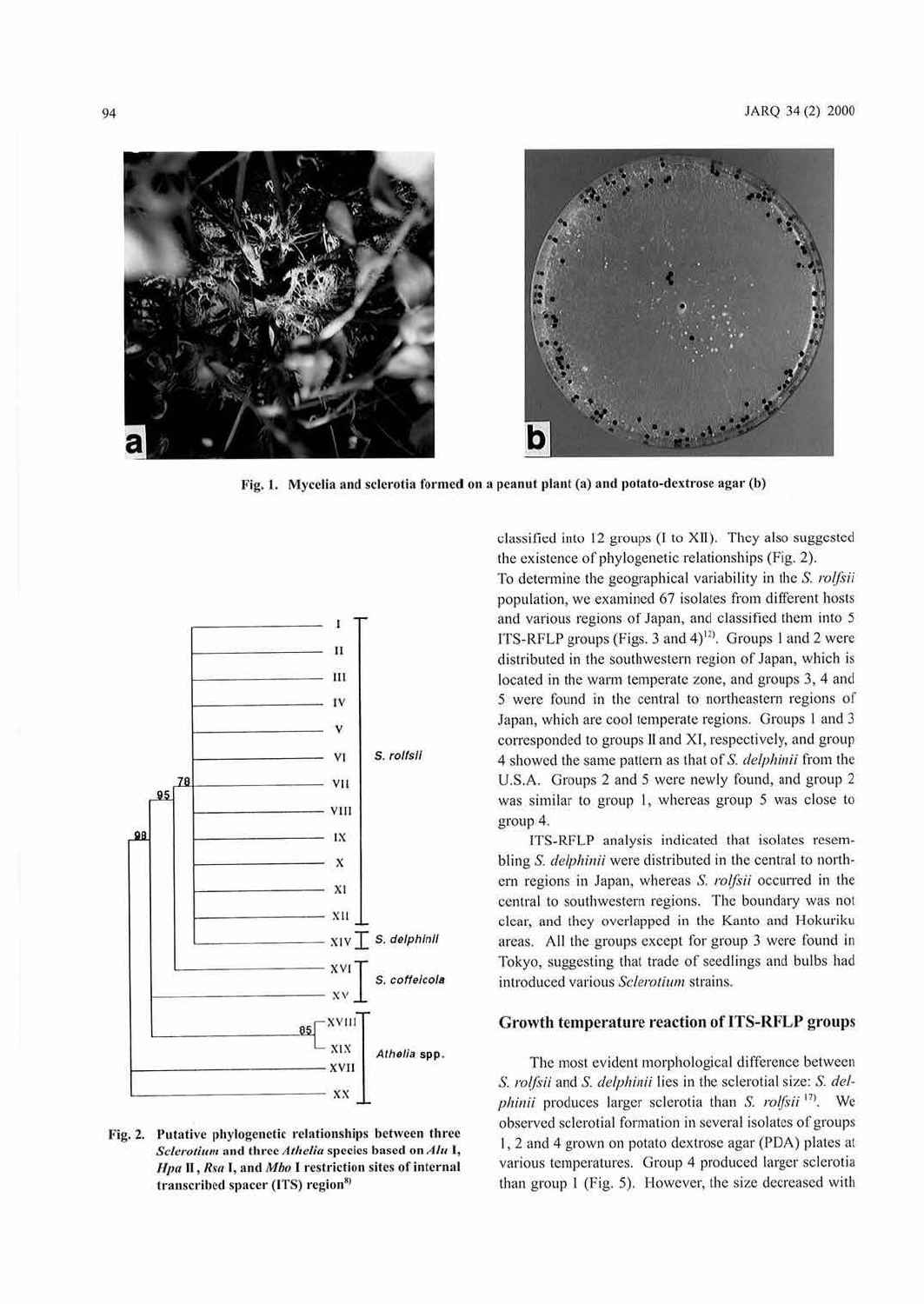

4: isolate S-17 (group 3). 5: isolate S-41 (group 4).

- 6: isolate S-56 (group 4).
- 7: isolate S-8 (group 5).
- 8: isolate S-12 (group 5).
- М: фх 174 / Нае Ш(1353, 1078, 872, 603, 310, 281, 234, 194, 118bp).

increasing temperature, and the difference between groups 1 and 4 became less distinct. Sclerotial size of group 2 was similar to that of group 1 (data not shown). Few sclerotia were formed by isolates of group 5, and group 3 failed to produce sclerotia.

S. delphinii and S. rolfsii also differed in the optimal temperature for mycelial growth. S. rolfsii grew better at high temperatures<sup>13)</sup> than S. delphinii, which is in agreement with the fact that S. rolfsii is prevalent in tropical and warm temperate regions whereas S. delphinii occurs in cool temperate regions. In our observations of the Japanese isolates, the growth temperature response was different among the ITS-RFLP groups but did not vary as much as that between S. delphinii and S. rolfsii in foreign countries. Group 1 showed optimum growth on PDA at  $30^{\circ}$ C (Fig. 6), but the growth rate decreased at  $33^{\circ}$ C whereas S. rolfsii isolates from the U.S.A. and South Asia grew well even at  $35^{\circ}$ C<sup>5,13)</sup>. The optimal growth temper-



Fig. 4. Distribution of ITS-RFLP groups in Japan Numbers of isolates of groups 1,2,3,4 and 5 from each location are shown in parentheses, respectively.

ature was 28°C for most of the isolates of group 5 and some of group 4, but other isolates of group 4 grew most rapidly at 30°C. Group 2 showed the same pattern as group 1 (data not shown), and one isolate of group 3 was not included in this test because it showed restricted growth.

# Hyphal anastomosis between different RFLP groups

Conspecificity can be determined by hyphal interactions in basidiomycetous fungi. Hyphae of the same isolate often fuse (or anastomose) with one another, forming a hyphal network. Anastomosis may also occur between hyphae of different strains of the same species but usually results in the death of fused cells and in the subsequent formation of a boundary line between the mycelia. Hyphal anastomosis does not occur between different species<sup>7)</sup> nor between genetically isolated populations within a species complex<sup>3</sup>.

Hyphal anastomosis was observed between different RFLP groups, when they were paired on water agar plates (Fig. 7). Fused hyphal cells in the contact zone subsequently died in every combination except for the self-pairings, suggesting that all the groups should be considered as the same genetic entity. Some researchers proposed the term S. rolfsii var. delphinii to accommodate S. delphinii in the S. rolfsii complex<sup>2)</sup>.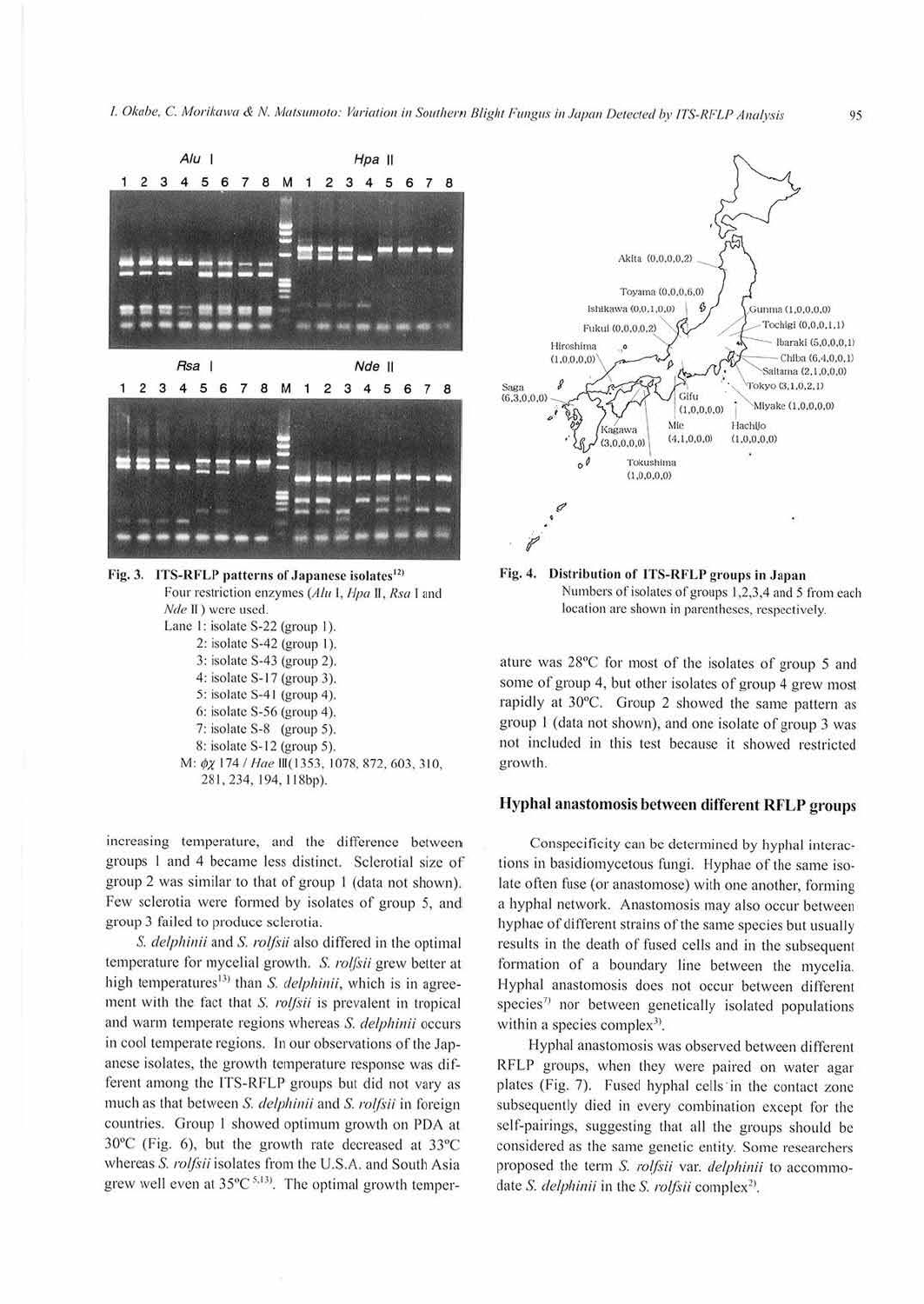

Fig. 5. Sclerotia of isolates S-58 (group 4) and S-46 (group 1) produced at 23, 28, and 33°C<sup>12)</sup> a: Isolate S-58 at 23°C. b: S-46 at 23°C. c: S-58 at 28°C. d: S-46 at 28°C. e: S-58 at 33°C. f: S-46 at 33°C. Scale bar = 5 mm.